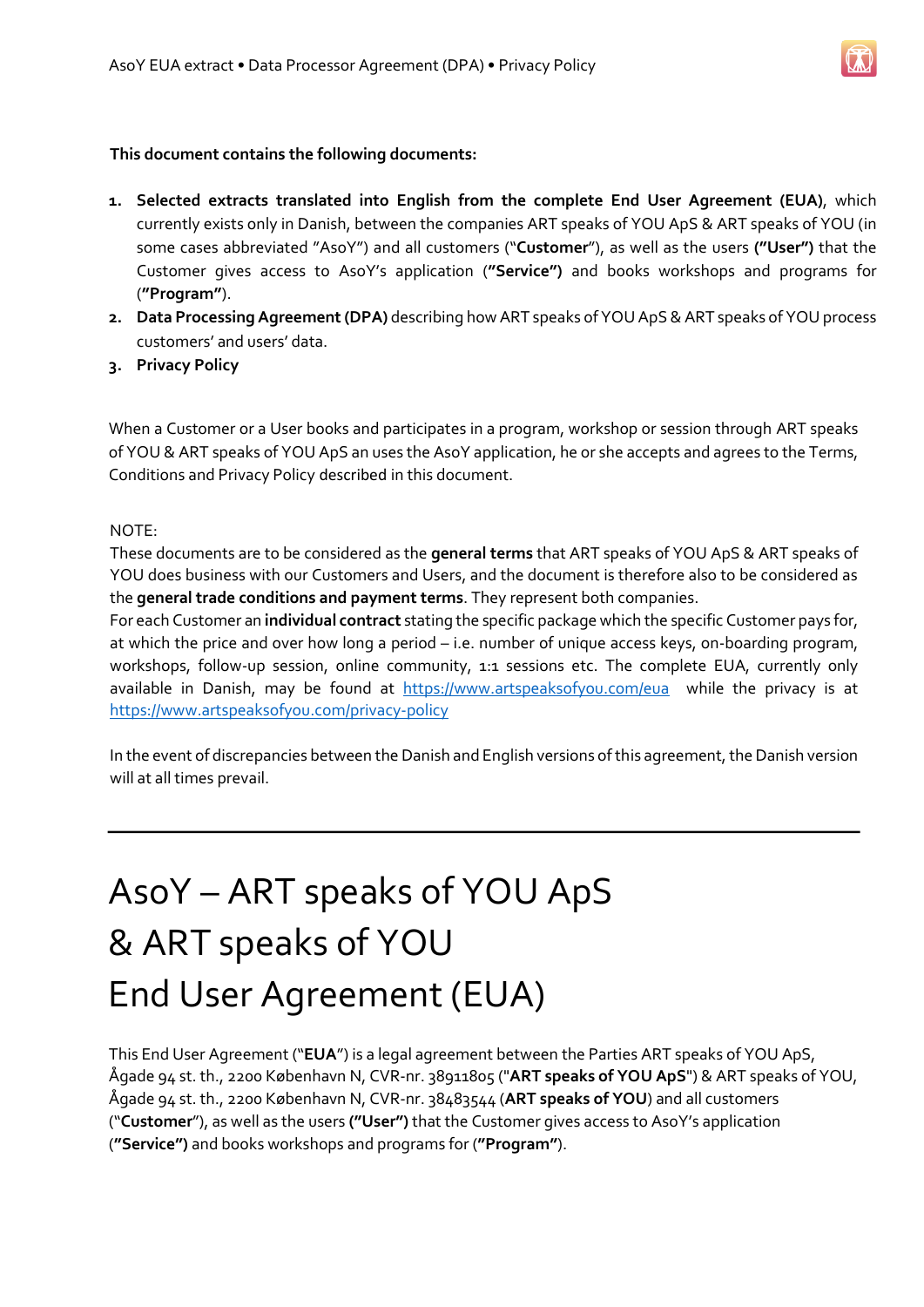

#### ART speaks of YOU & ART speaks of YOU ApS is owned and managed by Gitte Maria Lønstrup Dal Santo.

ART speaks of YOU ApS is responsible for running and developing the Service and for generating access keys to it.

ART speaks of YOU delivers Programs, including on-boarding, workshops, follow-up sessions, online community and 1:1 sessions, in which the Service is used as a tool.

Customers, who book Programs through ART speaks of YOU, in which the Service is used a tool, also sign a contract with ART speaks of YOU ApS and are ensured support through that company.

The EUA is accepted by the Customer on booking Programs and downloading the Service and forms the agreement between the parties.

The User is requested to accept the terms and conditions for using the Service on the login screen of the application:*"Any sharing and exchanging of the assigned access key and personal user login is under no circumstances permitted. Equally it is not permitted to save any picture in the app that may violate other people or copyrights. By logging into AsoY you accept these terms and conditions and declare that you agree to AsoY's End User Agreement and Privacy Policy that may be found here https://www.artspeaksofyou.com/privacypolicy and https://www.artspeaksofyou.com/eua and you consent to our treatment of the data you insert*", and the terms & conditions of the Apple's and Google's App Stores respectively.

This EUA applies for using ART speaks of YOU ApS's software, including add-ons and plug-ins in the Service, as well as for participation in the Programs of ART speaks of YOU.

#### **The version 1.0. of the Service (AsoY) is business to business.**

**The version 1.4.2. of the Service (AsoY – ART speaks of YOU) is an MVP APPetizer.**

### Selected extracts translated into English from the complete End User Agreement in Danish

### **1. ACCESS KEYS GRANTED AND LOGIN**

1.3.2 Every individual User of the Service appointed by the Customer ("Named User") must create a user profile with which the User shall have access to and utilize the Service. This user profile consists of a unique access key, as well as a personal access code and user name of the User's own choice. Each unique User must only have one user profile. *Any sharing and exchanging of the assigned access key and personal user login is under no circumstances permitted.* The Customer is responsible for the administration of Users registered under the Customer and for the Users use of the Service. In the event that ART speaks of YOU ApS suspects any suspicious user behaviour, where a User logs in from multiple devises, ART speaks of YOU ApS reserves the right to investigate the matter and ultimately delete the specific user profile. If the Customer's Users repeatedly violate the Terms and Conditions for using the Service, ART speaks of YOU ApS can warn the Customer that the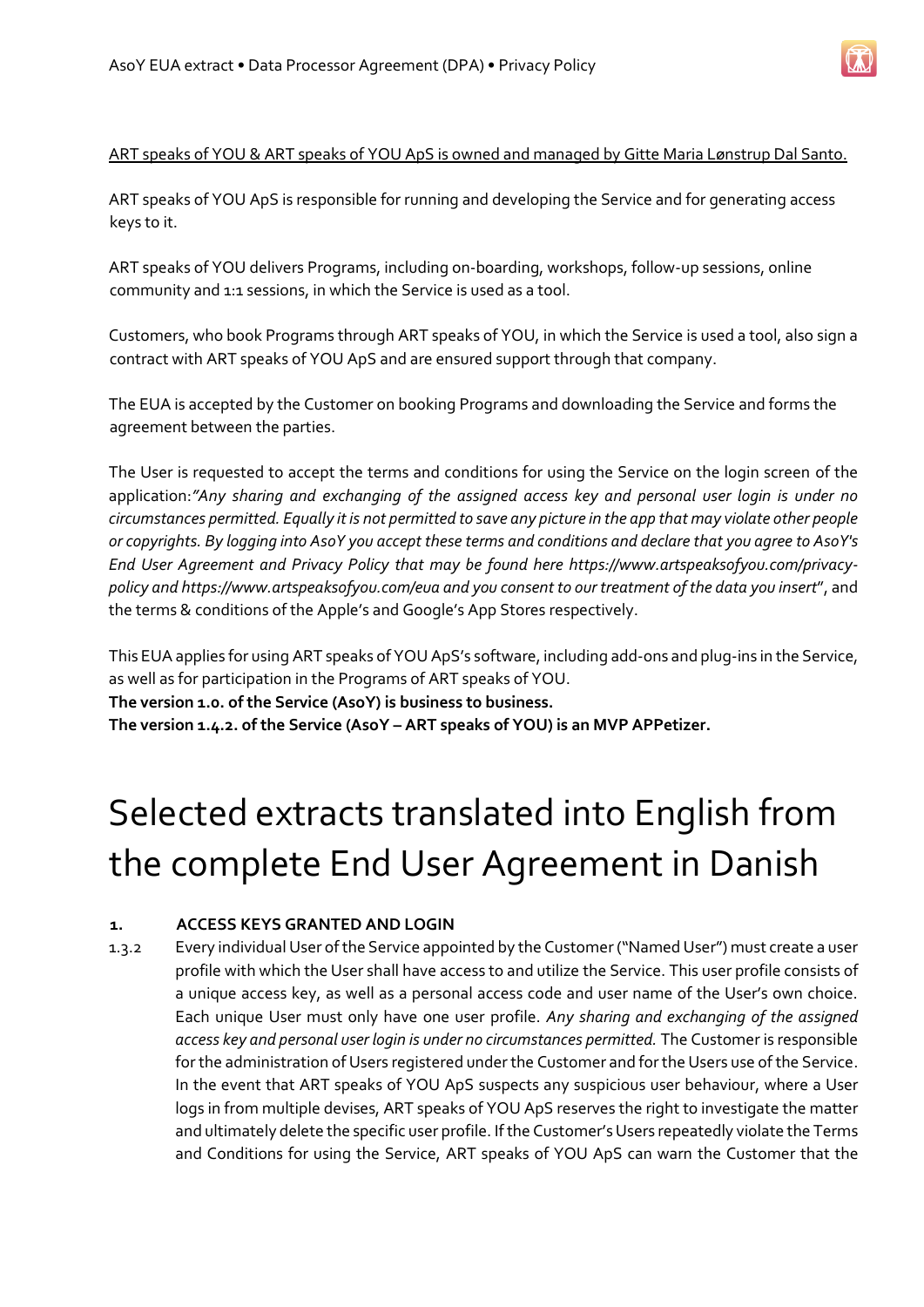

agreement will be terminated immediately in the event that the Customer's Users violate the Terms and Conditions for using the Service again.

- 1.3.3 In addition to the Customer's and Users' own access, the Customer and the User have no right to grant access to the Service to a third party. The Customer warrants and is fully responsible for not sharing the Service with a third party except the unique Users that the Customer gives access the unique access keys to.
- 1.3.4 The Customer shall ensure that the Service is not used in a manner which could harm ART speaks of YOU ApS's name, reputation, or goodwill, or which violates applicable laws or regulations.

#### **2. RESTRICTIONS**

#### 2.1 **No Assignment, Selling, Sub-licensing, Rental, Lending or Leasing**

Subject to section 1.3.2, the Customer may not assign, sell, sub-license, rent, lease or lend the Service and Users may not share or exchange their individual login consisting of the unique access key, access code and user name.

#### 2.2 **No Copying**

The Customer and the User may not make any copies of the Service, except to the extent expressly permitted by applicable law. Similarly, the Customer and the User may not publish, distribute or otherwise make the Service publicly available for others to copy.

#### 2.3 **Limitations on Reverse Engineering, De-compilation, and Disassembly**

The Customer and the User are not entitled to reverse engineer, decompile, or disassemble the Service, except and only to the extent that applicable law notwithstanding this limitation expressly permits such activity.

#### **5. USER DATA AND IMAGES CODE OF CONDUCT**

- 5.1 The Parties agree that the data uploaded to the Service by the User belongs to the User, who accordingly may dispose of the data while using the Service. However, it is under no circumstances permitted to upload pictures to the Service that may in any way violate other people or other people's rights. Neither is it permitted to share or publish screen shots from the Service that show uploaded pictures that may violate other people or other people's rights. All pictures uploaded in the Service by ART speaks of YOU ApS are cleared for and respect copyrights. ART speaks of YOU ApS does not monitor or control the pictures that Users upload, which are saved on a server run by Heroku (Ireland, EU) that ART speaks of YOU ApS has an agreement with. ART speaks of YOU ApS does not delete pictures unless ART speaks of YOU ApS is made aware of illegal conduct with the Service or suspects such suspicious behaviour.
- 5.2 **Disclaimer regarding image code of conduct with pictures:** ART speaks of YOU ApS is according to the law of E-commerce §16 is neither responsible nor liable for the User's conduct with pictures and general use of the Service, including which pictures and other personal information the User may upload to and store in the Service, as the storage of pictures and information occurs at the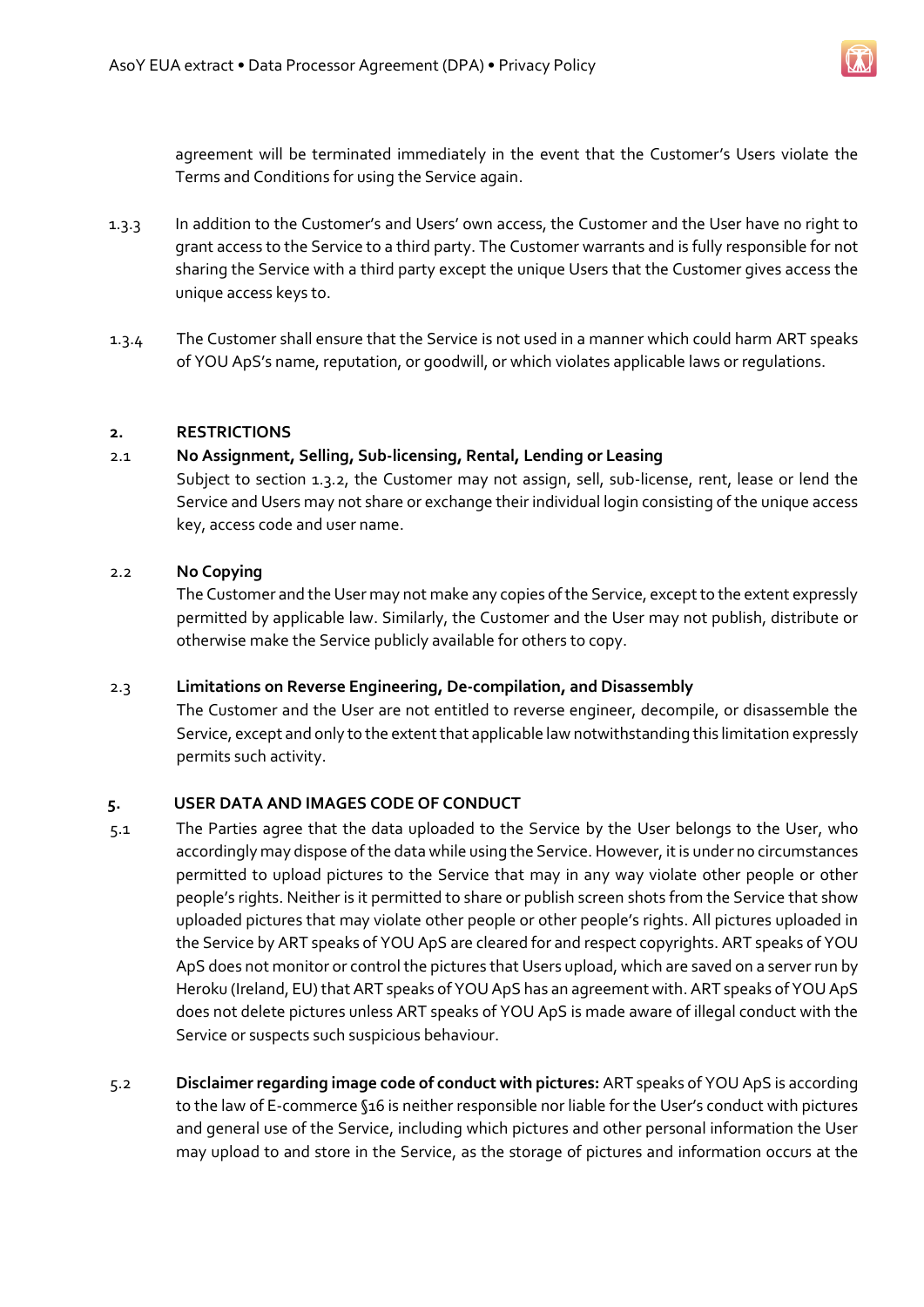

User's own choice and request. It is the User who chooses the pictures and the information he or she wishes to use and store in the Service.

5.3 After termination of the License, ART speaks of YOU ApS & ART speaks of YOU is entitled to retain the Customer's and the User's data in anonymous form for statistical and analytical uses only.

#### **10. EXCLUSIONS AND LIMITATIONS OF LIABILITY**

- 10.1 In no event will ART speaks of YOU ApS & ART speaks of YOU be liable to the Customer or any other person or entity for any direct or indirect damages of any kind, including, without limitation, for lost profits, lost savings, lost data or other special, indirect, punitive, consequential, or incidental damages arising out of or relating to the use of the Service or to any program provided or undertaken by ART speaks of YOU ApS & ART speaks of YOU under this EUA, even if ART speaks of YOU ApS & ART speaks of YOU has been advised of the possibility of such loss or damage. The foregoing exclusion of liability applies to all causes of action, including breach of contract, breach of warranty, strict liability, negligence and other torts.
- 10.2 In no event will ART speaks of YOU ApS & ART speaks of YOU be liable to the Customer or any other person or entity for any damages, direct or indirect, of any kind due to system instability or failure.
- 10.3 ART speaks of YOU ApS & ART speaks of YOU are not responsible for any third-party solutions that are available and/or integrated with the Service, including the Survey from the VIA Institute. ART speaks of YOU ApS & ART speaks of YOU cannot be held liable for the accuracy, completeness, quality, or reliability of the information nor the results obtained through these third-party solutions. Similarly, ART speaks of YOU ApS & ART speaks of YOU cannot be held liable for the availability, security, or functionality of any third-party solutions, including possible damages and/or loss caused by third-party solutions. The burden is upon the Customer to prove that a loss suffered by the Customer cannot be attributed to third party solutions.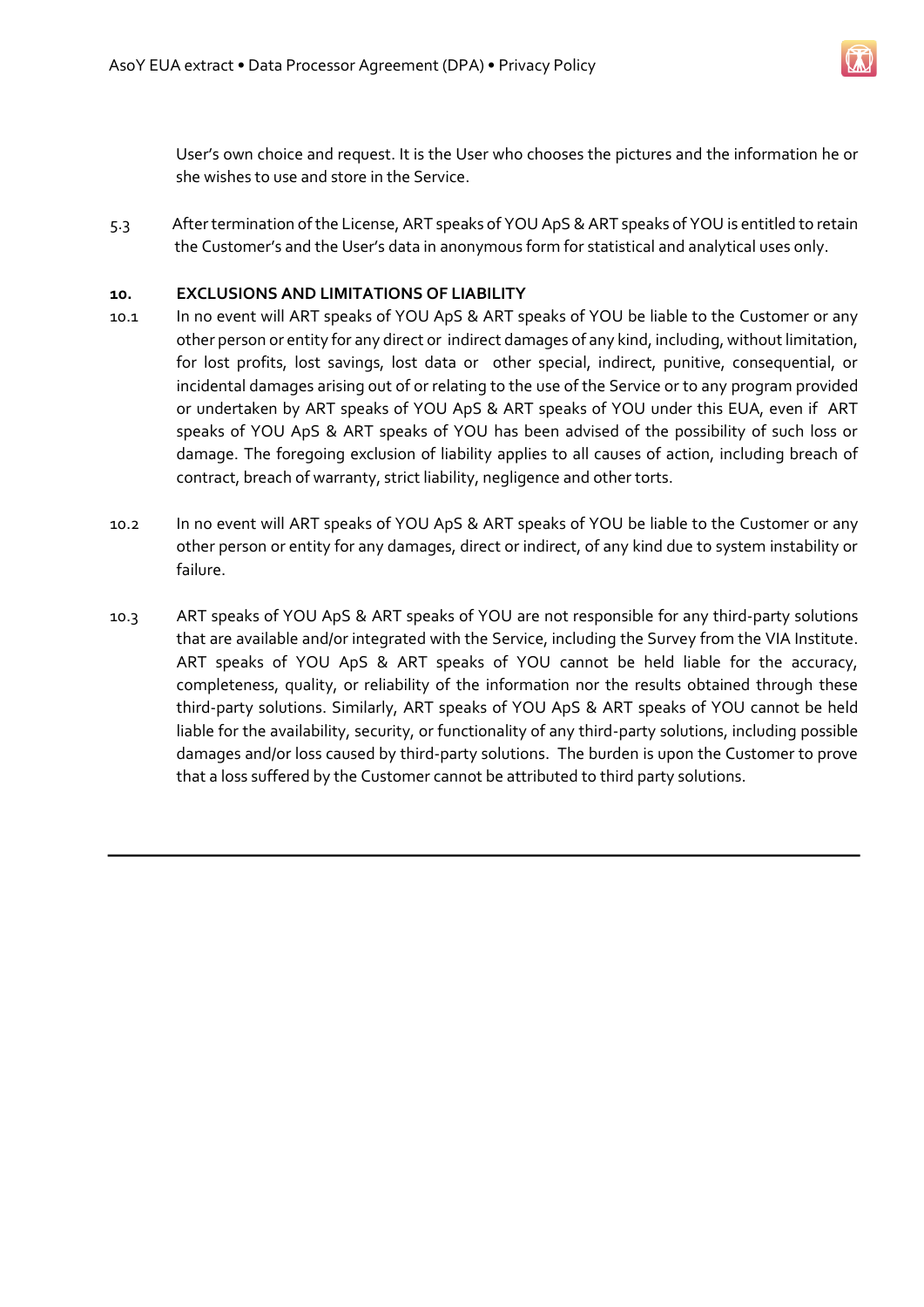

## ART speaks of YOU ApS & ART speaks of YOU Data Processing Agreement (DPA)

**This DPA is a Schedule to the End User Agreement accepted by the Customer. ART speaks of YOU ApS is the data controller in this DPA.** 

**1. Definitions** 

| <b>Data Controller</b>      | means the natural or legal person, public authority, agency or other body<br>which, alone or jointly with others, determines the purposes and means of the<br>processing of personal data; in this DPA ART speaks of YOU ApS & ART speaks<br>of YOU.                                                                                                                                                                                                                                                                                                                                                                                                                                                                                                                                                                                                                                                                                                                                                                                                                                                                                                                                                                 |
|-----------------------------|----------------------------------------------------------------------------------------------------------------------------------------------------------------------------------------------------------------------------------------------------------------------------------------------------------------------------------------------------------------------------------------------------------------------------------------------------------------------------------------------------------------------------------------------------------------------------------------------------------------------------------------------------------------------------------------------------------------------------------------------------------------------------------------------------------------------------------------------------------------------------------------------------------------------------------------------------------------------------------------------------------------------------------------------------------------------------------------------------------------------------------------------------------------------------------------------------------------------|
| <b>Data Processor</b>       | means a natural or legal person, public authority, agency or other body which<br>processes personal data on behalf of the controller; in this DPA:<br>Heroku: The server where the up-coming AsoY 1.0. app is hosted<br>$\bullet$<br>(Ireland, EU).<br>SurveyPlanet: The evaluation tool that ART speaks of YOU ApS &<br>$\bullet$<br>ART speaks of YOU uses in AsoY 1.0. and in workshops.<br>VIA Character Strengths Survey & Character Reports   VIA<br>$\bullet$<br>Institute): The strength survey that ART speaks of YOU ApS & ART<br>speaks of YOU uses in AsoY 1.0. and in workshops.<br>Wix.com: Hosts the email-based follow-up program in the apps: 1.4.2<br>$\bullet$<br>Asoy - ART speaks of YOU and 1.0. AsoY.<br>Mailchimp: Hosts the email-based follow-up program related to the<br>$\bullet$<br>video (only in Danish).<br>YouTube: Host videoes related to AsoY.<br>$\bullet$<br>Facebook: AsoYs closed online community is facilitated from here.<br>$\bullet$<br>Shared data protection.<br>Google & Apple App Stores: Display of the apps: 1.4.2 Asoy - ART<br>٠<br>speaks of YOU and 1.0. AsoY.<br><b>Google Analytics: Treats cookies on</b><br>$\bullet$<br>https://www.artspeaksofyou.com/ |
|                             | Office online: Emails are handled from here.<br>$\bullet$                                                                                                                                                                                                                                                                                                                                                                                                                                                                                                                                                                                                                                                                                                                                                                                                                                                                                                                                                                                                                                                                                                                                                            |
| <b>Data Protection Laws</b> | means, as binding on either party or the services:<br>(a) the GDPR<br>(b) any laws which implement any such laws<br>(c) any laws that replace, extend, re-enact, consolidate or amend any<br>of the foregoing                                                                                                                                                                                                                                                                                                                                                                                                                                                                                                                                                                                                                                                                                                                                                                                                                                                                                                                                                                                                        |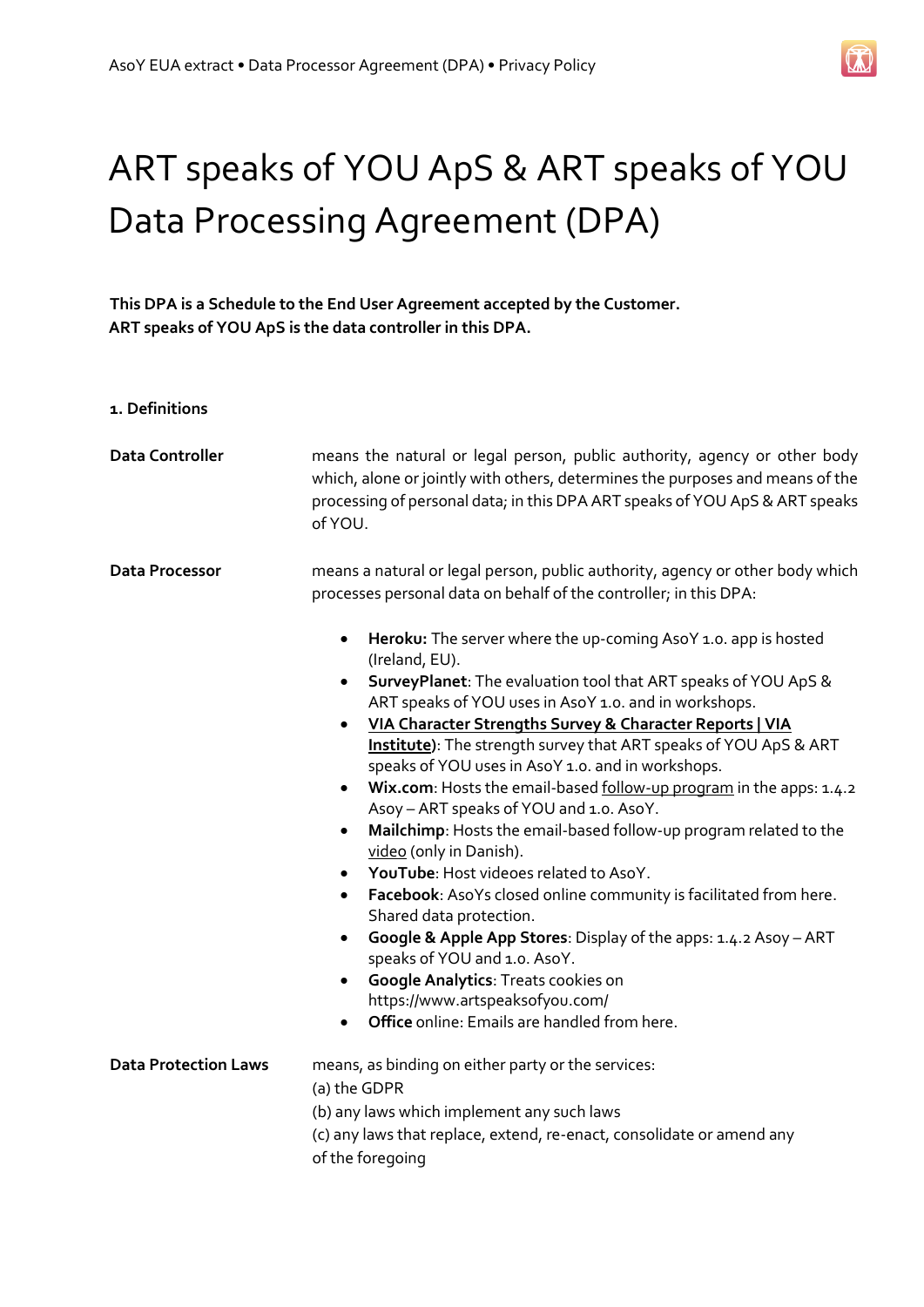| Data Subject                | means an identified or identifiable natural person;                                                                                                                                                                                                                                                                                                                                                                                                                              |
|-----------------------------|----------------------------------------------------------------------------------------------------------------------------------------------------------------------------------------------------------------------------------------------------------------------------------------------------------------------------------------------------------------------------------------------------------------------------------------------------------------------------------|
| <b>DPA</b>                  | This Data Protection Agreement.                                                                                                                                                                                                                                                                                                                                                                                                                                                  |
| <b>GDPR</b>                 | means the General Data Protection Regulation (EU) 2016/679;                                                                                                                                                                                                                                                                                                                                                                                                                      |
|                             | International Organisation means an organisation and its subordinate bodies governed by public<br>international law, or any other body which is set up by, or on the basis of, an<br>agreement between two or more countries;                                                                                                                                                                                                                                                    |
| <b>Personal Data</b>        | means any information relating to an identified or identifiable natural person<br>('data subject'); an identifiable natural person is one who can be identified,<br>directly or indirectly, in particular by reference to an identifier such as a name,<br>an identification number, location data, an online identifier or to one or more<br>factors specific to the physical, physiological, genetic, mental, economic,<br>cultural or social identity of that natural person; |
| <b>Personal Data Breach</b> | means a breach of security leading to the accidental or unlawful destruction,<br>loss, alteration, unauthorised disclosure of, or access to, personal data<br>transmitted, stored or otherwise processed;                                                                                                                                                                                                                                                                        |
| Processing                  | has the meaning given in applicable Data Protection Laws from time to time<br>(and related expressions, including process, processed, processing, and<br>processes shall be construed accordingly);                                                                                                                                                                                                                                                                              |
| <b>Protected Data</b>       | means Personal Data received from or on behalf of Data Controller in<br>connection with the performance of the Data Processor's obligations under<br>this DPA; and                                                                                                                                                                                                                                                                                                               |
| Sub-Processor               | means any agent, subcontractor or other third party (excluding its employees)<br>engaged by the Data Processor for carrying out any processing activities on<br>behalf of Data Controller in respect of the Protected Data.                                                                                                                                                                                                                                                      |

#### **2. Data Processor's compliance with Data Protection Laws**

The parties agree that Data Controller is a Controller and that the Data Processor is a Processor for the purposes of processing Protected Data pursuant to this DPA. The Data Processor shall at all times comply with the applicable Data Protection Laws in connection with the processing of Protected Data. Data Controller shall ensure all instructions given by it to the Data Processor in respect of Protected Data (including the terms of this DPA) shall at all times be in accordance with the applicable Data Protection Laws.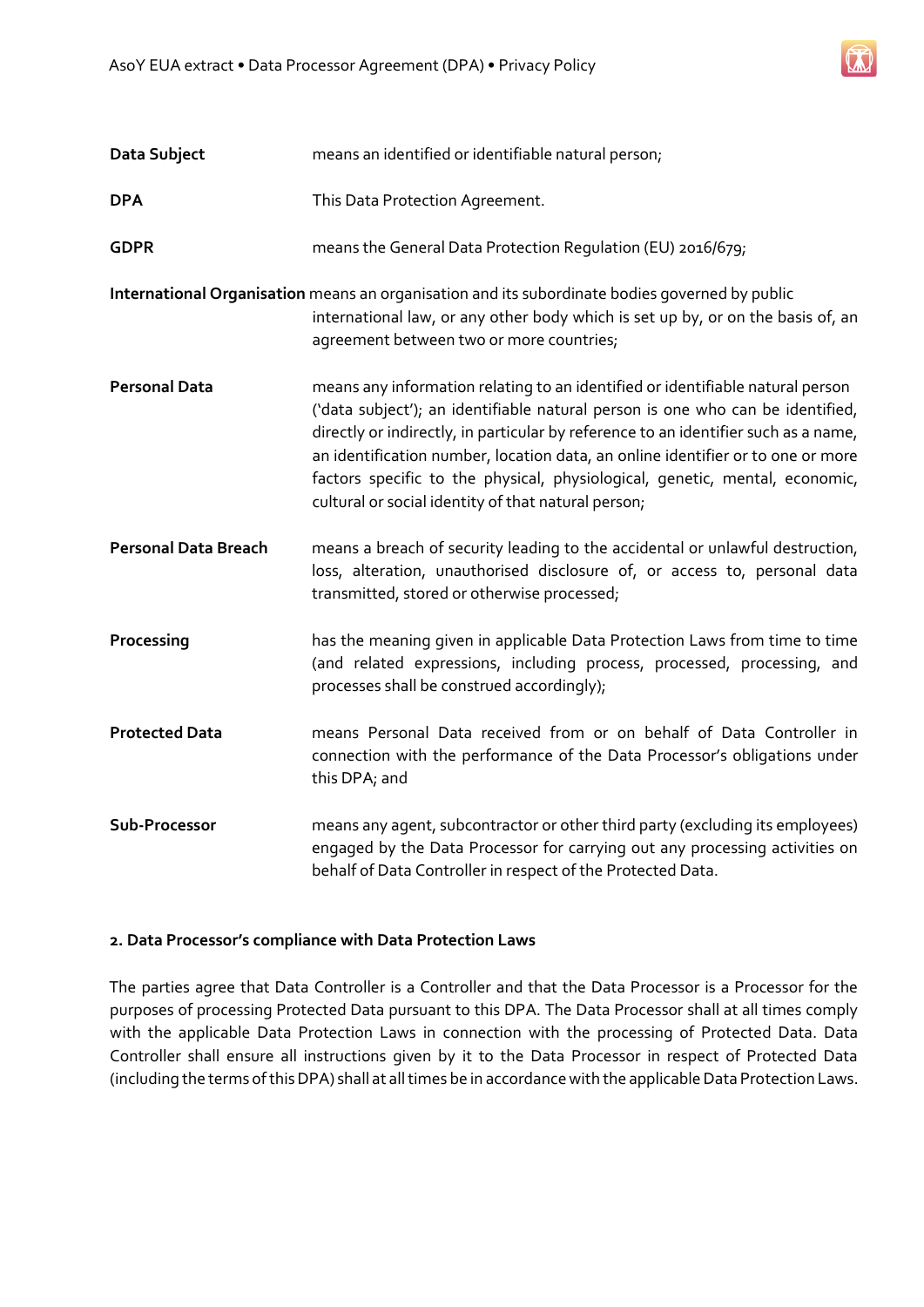

#### **3. Data Processor's compliance with data protection laws**

The Data Processor shall process Protected Data in compliance with the obligations placed on it under Data Protection Laws and the terms of this DPA.

#### **4. Instructions**

4.1 The Data Processor shall only process the Protected Data in accordance with Annex 1 of this DPA (and not otherwise unless alternative processing instructions are agreed between the parties in writing) except where otherwise required by applicable law (and shall inform Data Controller of that legal requirement before processing, unless applicable law prevents it doing so on important grounds of public interest).

4.2 Without prejudice to section 2 of this DPA, if the Data Processor believes that any instruction received by it from Data Controller is likely to infringe the Data Protection Laws it shall promptly inform Data Controller and be entitled to cease to provide the relevant support until the parties have agreed appropriate amended instructions which are not infringing.

#### **5. Security**

5.1 In accordance with the Data Protection Laws, taking into account the state of the art, the costs of implementation and the nature, scope, context and purposes of the processing of the Protected Data to be carried out under or in connection with this DPA, as well as the risks of varying likelihood and severity for the rights and freedoms of natural persons and the risks that are presented by the processing, especially from accidental or unlawful destruction, loss, alteration, unauthorised disclosure of, or access to the Protected Data transmitted, stored or otherwise processed, the Distributor shall implement appropriate technical and organisational security measures appropriate to the risk, including as appropriate those matters mentioned in Articles 32(a) to 32(d) (inclusive) of the GDPR.

#### **6. Sub-processing and personnel**

6.1 The Data Processor shall:

6.1.1 not permit any processing of Protected Data by any agent, subcontractor or other third party (except its or its Sub-Processors' own employees in the course of their employment that are subject to an enforceable obligation of confidence with regards to the Protected Data) without the written authorisation of Data Controller;

6.1.2 prior to the relevant Sub-Processor carrying out any processing activities in respect of the Protected Data, appoint each Sub-Processor under a written contract containing materially the same obligations as under this DPA, including an obligation to implement appropriate technical and organisational measures in such a manner that the processing will meet the requirements of the GDPR, that is enforceable by the Data Processor and ensure each such Sub-Processor complies with all such obligations;

6.1.3 remain fully liable to Data Controller under this DPA for all the acts and omissions of each Sub Processor as if they were its own; and

6.1.4 ensure that all persons authorised by the Data Processor or any Sub-Processor to process Protected Data are subject to a binding written contractual obligation to keep the Protected Data confidential.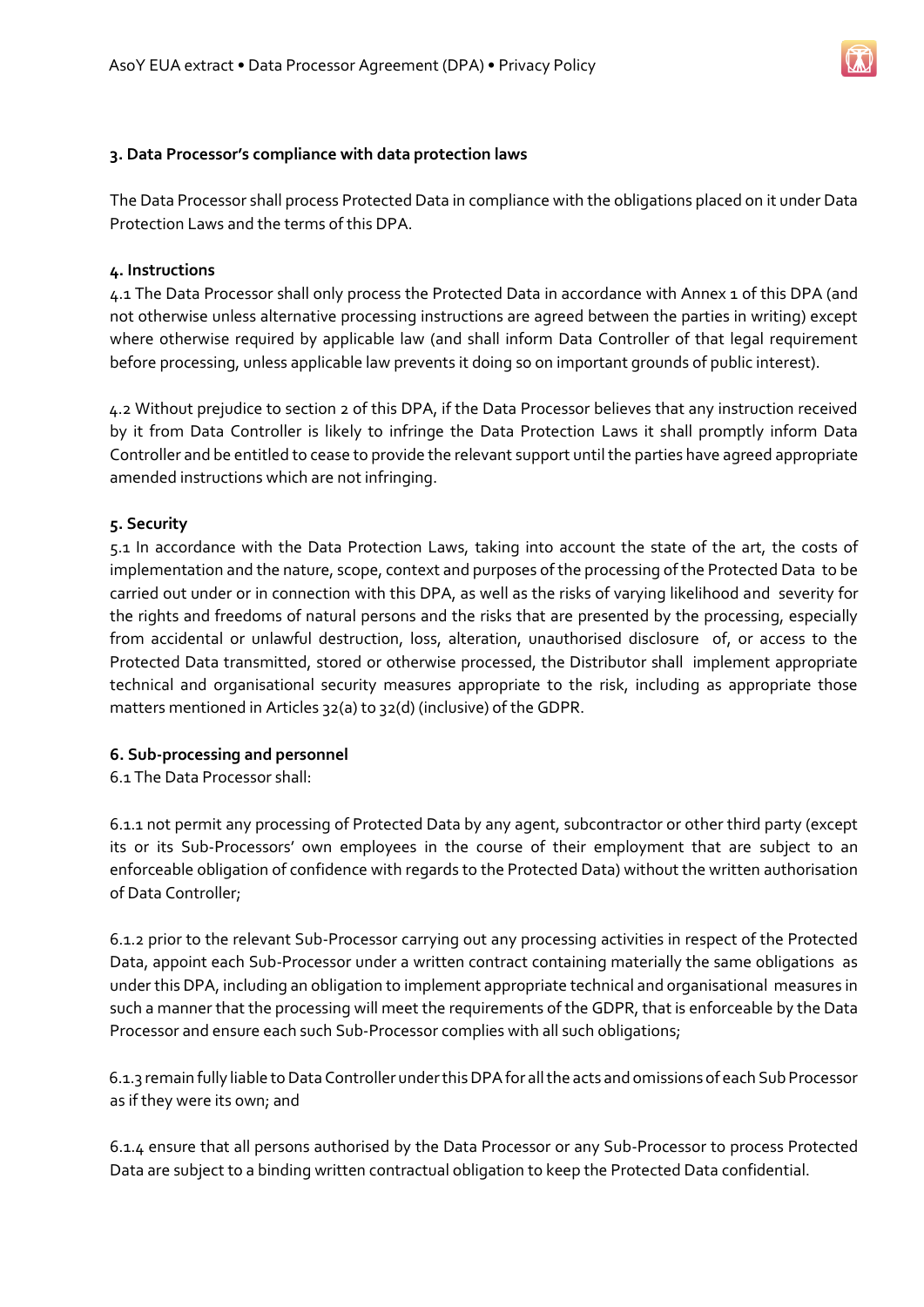6.2 Data Controller authorizes the appointment of the Processors listed at the website of ART speaks of YOU ApS & ART speaks of YOU <https://www.artspeaksofyou.com/privacy-policy>

#### **7. Assistance**

7.1 The Data Processor shall (at Data Controller's cost) assist Data Controller in ensuring compliance with Data Controller's obligations pursuant to the GDPR (and any similar obligations under appli cable Data Protection Laws) taking into account the nature of the processing and the information available to the Data Processor. The Data Processor will assist Data Controller concerning matters including, but not limited to

7.1.1 the implementation of the appropriate technical and organisational security measures with due regard for the current state of the art, the cost of their implementation, and the nature, scope, context and purposes of processing as well as the risk of varying likelihood and severity for the rights and freedoms of natural persons, pursuant to Article 32 of the GDPR.

7.1.2 the notification of any personal data breach to the supervisory authority to the relevant supervisory authority pursuant to Article 33 of the GDPR, as well as communication of any personal data breach to the data subject, pursuant to Article 34 of the GDPR.

7.1.3 the preparation of any impact assessment, pursuant to Article 35 of the GDPR, and 7.1.4 consultation of the relevant supervisory authority, pursuant to Article 36 of the GDPR.

7.2 The Data Processor shall (at Data Controller's cost) taking into account the nature of the processing, assist Data Controller (by appropriate technical and organisational measures), insofar as this is possible, for the fulfilment of Data Controller's obligations to respond to requests for exercising the Data Subjects' rights under Chapter III of the GDPR (and any similar obligations under applicable Data Protection Laws) in respect of any Protected Data including requests for access, rectification, blocking or deletion. The Data Processor must also assist the controller by implementing appropriate technical and organisational measures, for the fulfilment of Data Controller's obligation to respond to such requests.

#### **8. Confidentiality**

8.1 The Data Processor shall keep the Protected Data confidential.

8.2 The Data Processor shall not disclose the Protected Data to third parties or take copies of the Protected Data unless strictly necessary for the performance of the Data Processor's obligations towards Data Controller according to the DPA, and on condition that whoever the Protected Data is disclosed to is familiar with the confidential nature of the Protected Data and has accepted to keep the personal data confidential in accordance with this DPA.

8.3 All terms of the DPA apply to any of the Data Processor's employees and the Data Processor must ensure that its employees comply with the DPA.

8.4 The Data Processor must limit the access to the Protected Data to employees for whom access to said Protected Data is necessary to fulfil the Data Processor's obligations towards Data Controller.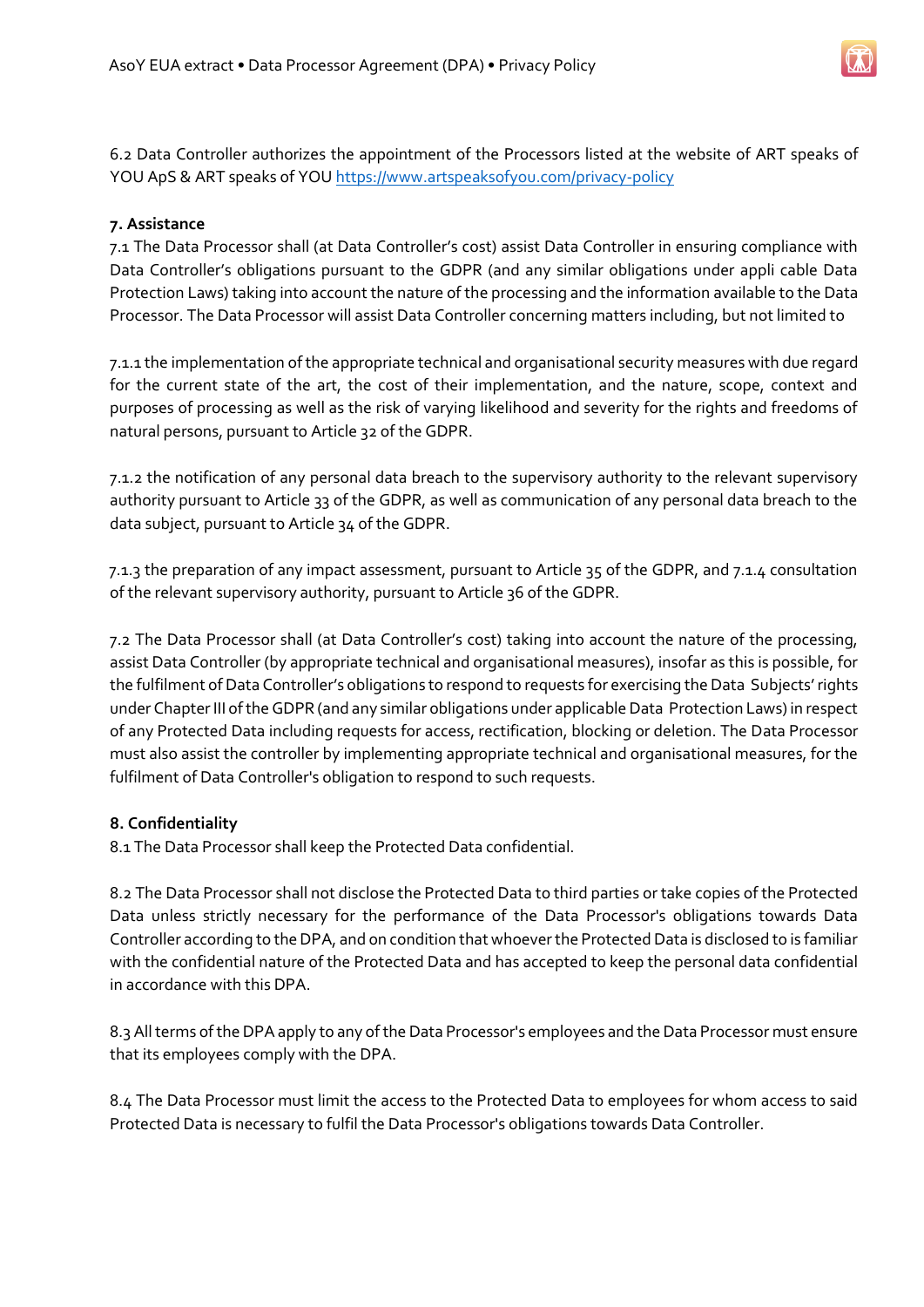8.5 The obligations of the Data Processor under this section 8 persist without time limitation and regard less of whether the cooperation of the Parties has been terminated.

8.6 Data Controller shall treat confidential information received from the Data Processor confidentially and may not unlawfully use or disclose the confidential information.

#### **9. International transfers**

The Data Processor shall not process and/or transfer, or otherwise directly or indirectly disclose, any Protected Data in or to countries outside the European Union or to any International Organisation without the prior written consent of Data Controller.

#### **10. Audits and processing**

The Data Processor shall, in accordance with Data Protection Laws, make available to Data Controller such information that is in its possession or control as is necessary to demonstrate the Data Processor's compliance with the obligations placed on it under this DPA and to demonstrate compliance with the obligations on each party imposed by Article 28 of the GDPR (and under any equivalent Data Protection Laws equivalent to that Article 28), and allow for and contribute to audits, including inspections, by Data Controller (or another auditor mandated by Data Controller) for this purpose (subject to a maximum of one audit request in any 12 month period under this clause 12).

#### **11. Breach**

The Data Processor shall notify Data Controller without undue delay and in writing on becoming aware of any Personal Data Breach in respect of any Protected Data.

#### **12. Deletion/return and survival**

On the end of the provision of the support relating to the processing of Protected Data, at Data Controller's cost and Data Controller's option, the Data Processor shall either return all of the Protected Data to Data Controller or securely dispose of the Protected Data (and thereafter promptly delete all existing copies of it) except to the extent that any applicable law requires the Data Processor to store such Protected Data. This Schedule shall survive termination or expiry of this DPA following the earlier of the termination or expiry of this DPA in the case of all other paragraphs and provisions of this Schedule. A crucial attention point in this agreement is that the User has time-unlimited access to the Service. This time-unlimited access is a fundamental and integral part of the value that ART speaks of YOU ApS offers to the Customer and the User: it is an essential part of the Service that the User can track his/her personal results, development and mental health over time with the purpose of building Personal Leadership, reducing stress and preventing relapse over a period of more than 10 years. Due to this ART speaks of YOU ApS will not delete the User's user profile unless he/she request it be done, or unless we are required to retain the Personal Data for a longer period of time according to legal requirements.

#### **13. Amendments and Assignments**

13.1 The Parties may at any time agree to amend this DPA. Amendments must be in writing.

13.2 The Data Processor may not assign or transfer any of its rights or obligations arising from this DPA without Data Controller's prior, written consent.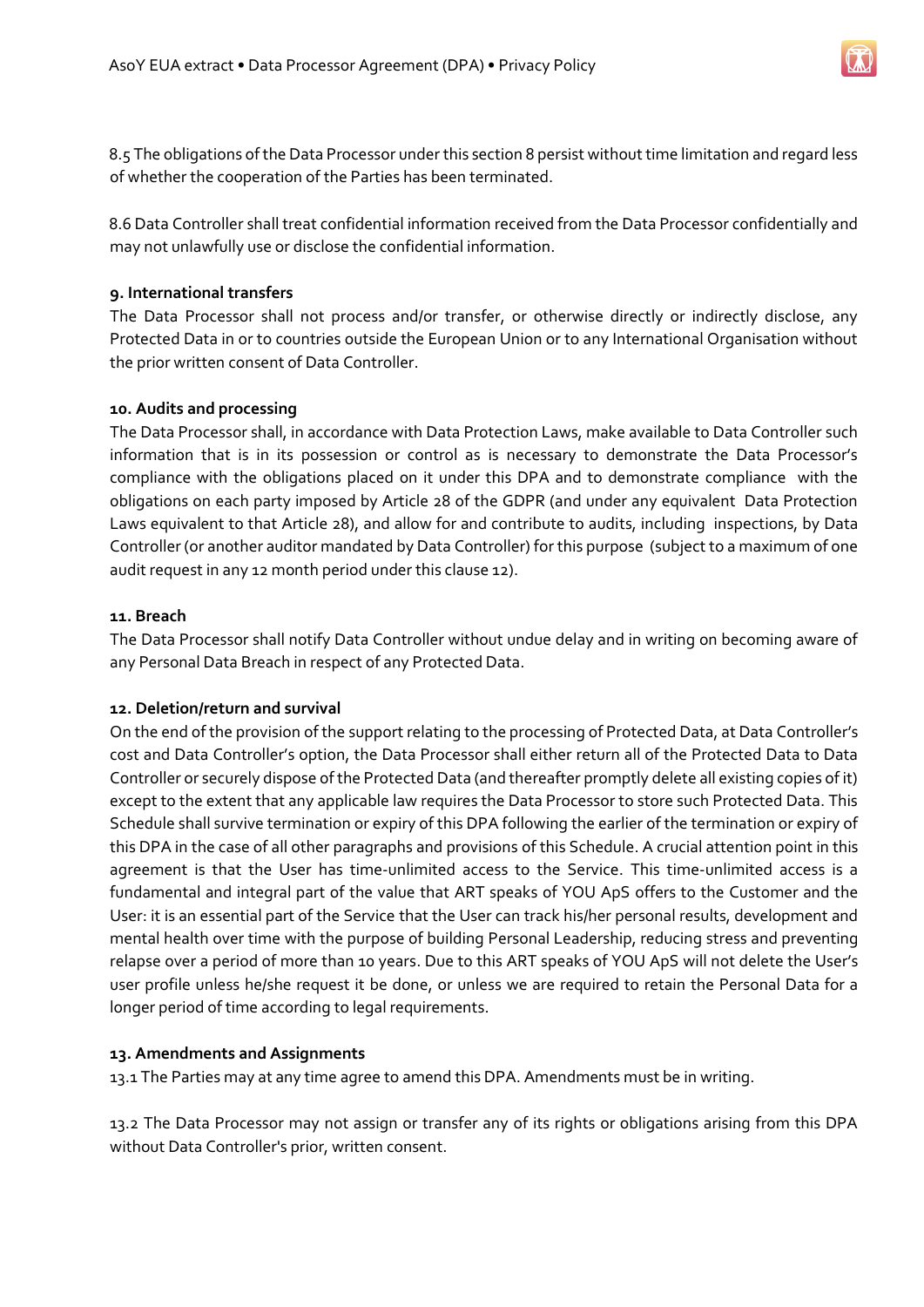

#### **14. Commencement and termination**

14.1 This DPA shall enter into force on the Data Controller's acceptance of the EUA.

14.2 The DPA may be renegotiated by both parties if changes in law or disagreements in the DPA give rise to this.

14.3 This DPA is valid for the duration of the processing of the Protected Data. Regardless of the termination of the underlying contractual DPA of the Parties, the Data Processing DPA will remain enforce until termination of the processing and the deletion of the data by the Data Processor and any authorized Sub-Processors.

#### **15. Indemnification and Liability**

15.1 Data Controller shall indemnify and keep indemnified the Data Processor against all losses, claims, damages, liabilities, fines, sanctions, interest, penalties, costs, charges, expenses, compensation paid to Data Subjects, demands and legal and other professional costs (calculated on a full indemnity basis and in each case whether or not arising from any investigation by, or imposed by, a supervisory authority) arising out of or in connection with any breach by Data Controller of its obligations under this Schedule.

15.2 Limitation of Liability and Indemnification Claims. The liability of the Data Processor under this DPA is to the widest possible extent limited in accordance with the limitation of liability agreed in the DPA.

15.3 Fines issued by the Supervisory Authority. The Parties agree that the general principle of division of liability between the Parties relating to fines imposed by any relevant Supervisory Authority is based on that the respective Party has to fulfil its obligations under the GDPR and the Act, and that any fines imposed by a Supervisory Authority should be paid ultimately by the Party which has materially failed in its performance of its legal obligations under the GDPR or the Act. Consequently, the Data Processor shall at its own costs give the Data Controller all information and assistance available required to respond to such claims.

15.4 The Data Processor shall review the requirements and instructions issued by the Data Controller regarding data processing activities performed by the Data Processor under this DPA on their behalf, and notify the Data Controller beforehand in writing if it believes that implementation of such requirements or instructions would likely constitute a violation of the GDPR or the Data Protection Regulation applicable to the Data Processor. The Data Processor shall in its written notice advise the Data Controller on how such requirements and instructions should be amended to avoid such potential violation of the GDPR or the Act by the Data Processor due to following such requirements or instructions. If the Data Controller in its written response continue requiring that the Data Processor shall implement such requirements and instructions despite the associated risks, then the Data Con troller shall at their own cost indemnify and hold the Data Processor harmless against any fines imposed by any Supervisory Authority.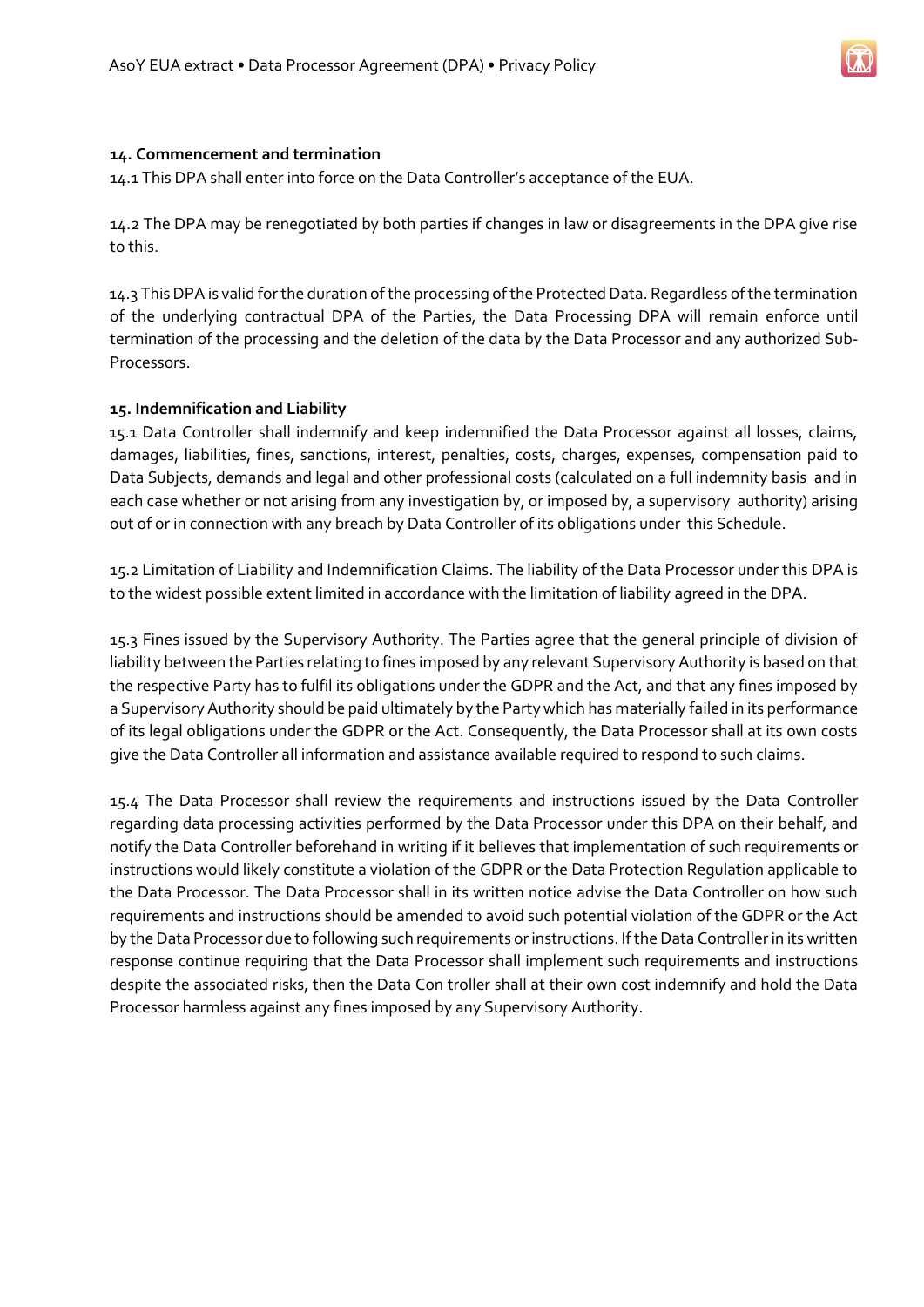

#### **Annex 1**

#### **Data processing and security details**

Processing of the Protected Data by the Data Processor under this DPA shall be for the subject-matter, duration, nature and purposes and involve the types of Personal Data and categories of Data Subjects set out in this Annex 1.

#### **1. Subject-matter of processing:**

The Data Processor will have access to the Personal Data of the Customer, the Named Users of the Customer and the specific information, which the User adds to the Service of ART speaks of YOU ApS & ART speaks of YOU to store the Personal Data and ensuring the ART speaks of YOU ApS & ART speaks of YOU Service's availability, integrity and confidentiality, as well as to provide remote support to the Customer's users of the ART speaks of YOU ApS & ART speaks of YOU Service.

#### **2. Duration of the processing:**

The Data Processor may process the Personal Data for as long as the Data Controller subscribes to the Service as defined in the EUA. The Data Processor may delete the Personal Data upon termination of the Service and shall delete the Personal Data no later than 12 months after the termination unless the Data Processor is required to retain the Personal Data for a longer period of time according to legal requirements.

#### **3. Nature and purpose of the processing:**

The Data Processor shall process data including Personal Data to perform the Service as described in the EUA <https://www.artspeaksofyou.com/eua> and on <https://www.artspeaksofyou.com/privacy-policy>

#### **4. Type of Personal Data:**

Name, address, email, telephone numbers, invoice identification numbers, pictures, users' in-app answers.

#### **5. Categories of Data Subjects:**

Customers, suppliers and employees of the Data Controller.

#### **6. Specific processing instructions:**

The Service is automated, and processing will only take place upon command of the Data Controller. Support by the Data Controller will only take place upon specific request by the relevant person at the Data Controller.

#### **7. Data processors:**

The updated list over data processors may be found at<https://www.artspeaksofyou.com/privacy-policy>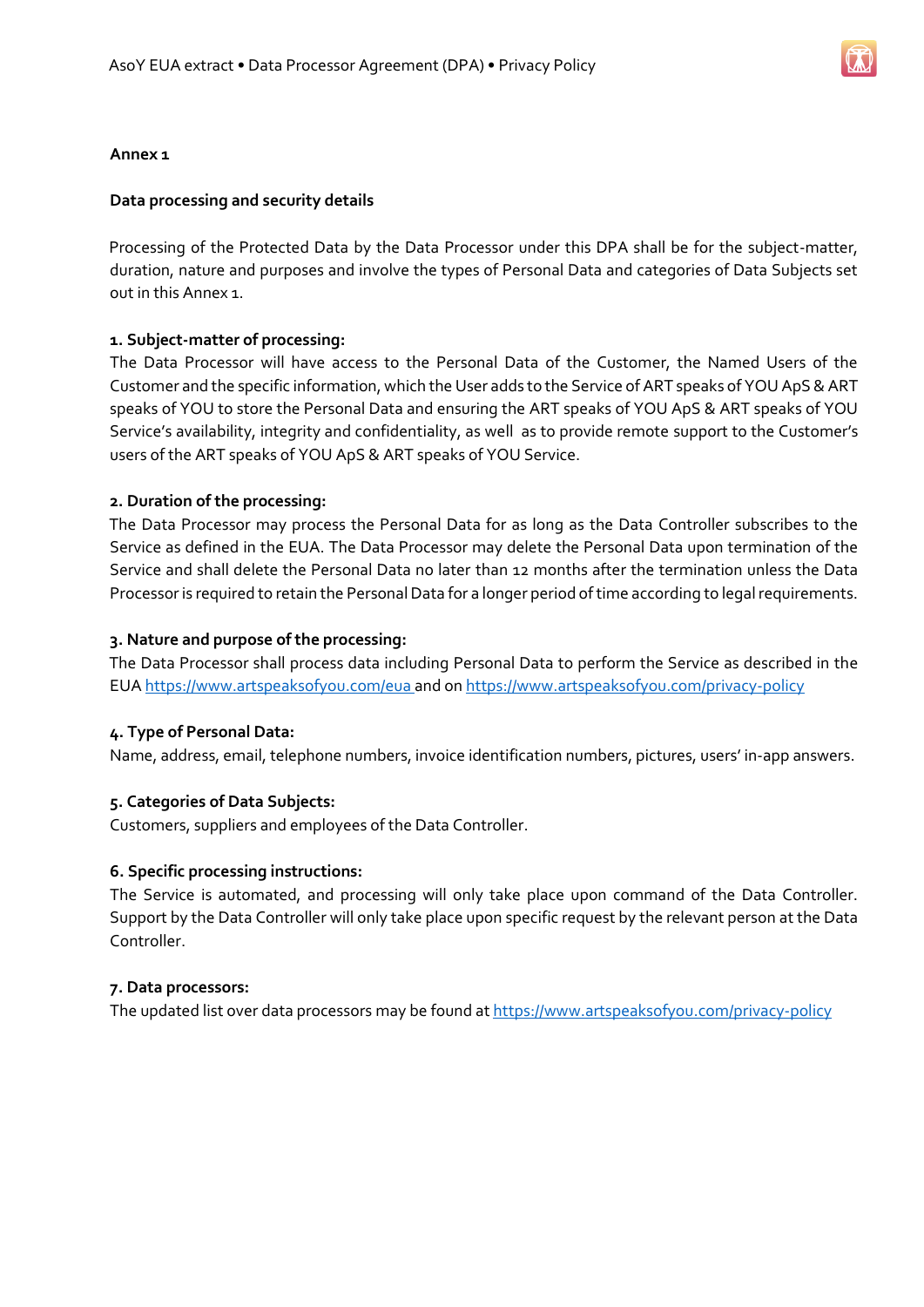

# ART speaks of YOU ApS & ART speaks of YOU Privacy Policy

Welcome to https://www.artspeaksofyou.com/ ("the Website") owned by: ART speaks of YOU ApS & ART speaks of YOU CVR-nr. 38911805 CVR-nr. 38483544 Ågade 94 st. th. DK.2200 København N

Tlf.: +45 40618997

E-mailadresse: info@artspeaksofyou.com/

When you convey information relating to an identified or identifiable natural person ("Personal Data") on our Website incl. our follow-up program, when using our mobile application ("the Service") and when you evaluate the Service and our programs, we collect and process that information.

The protection of your Personal Data is important to us and we wish to explain how we handle your Personal Data.

Below you will find a description of the Personal Data we collect, for which purpose we process the Personal Data, how long we maintain the Personal Data, and if we share the Personal Data with others.

#### **1. What kind of Personal Data do we collect?**

1.1 We collect the following Personal Data:

- Name
- E-mailadress
- Pictures that you choose to upload and store in the Service
- Answers that you store in the Service

1.2 We collect this Personal Data when you participate in and sign up for the Service and the follow-up programs that are email-based and take surveys. Furthermore, we collect information by using cookies at the Website; please see our Cookie Policy for further details.

#### **2. For which purpose do we use your Personal Data?**

2.1 We use your Personal Data to process and improve your subscription to the Service and programs by asking for feedback, providing support and handling complaints, sending newsletters to you and contacting you at your request. We also use your Personal Data to answer any inquiries and to improve the contents of the Website, the Service and the programs. The information may also be used for statistics about the users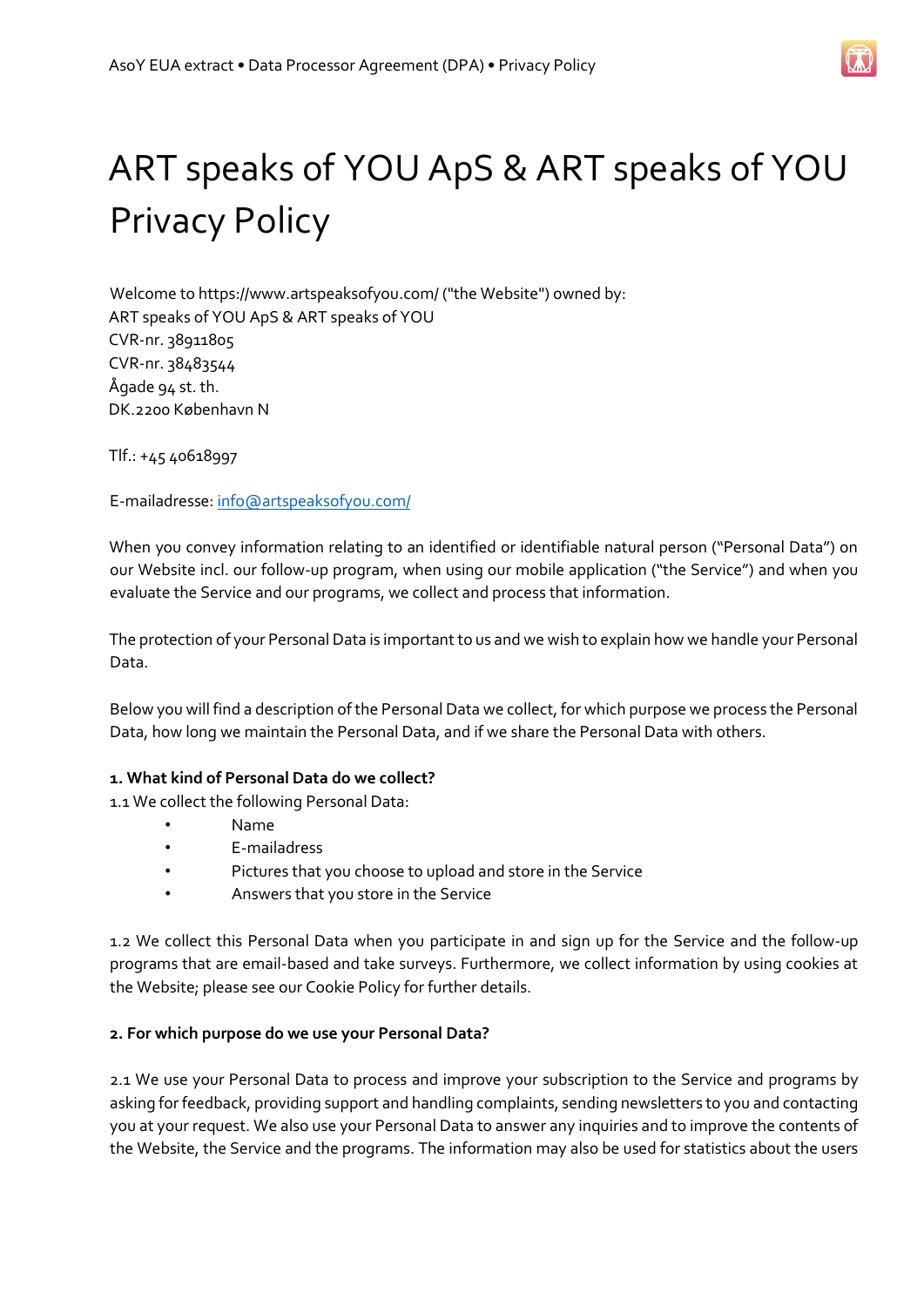

of the Website, the Services and the programs. The legal foundation for processing these data is article 6.1B in the Danish "Data Protection Law" ("Databeskyttelsesforordningen").

#### **3. We only process relevant Personal Data**

3.1 We only process Personal Data about you that are relevant and sufficient in relation to the purposes defined above. The purpose is crucial for the kind of data that is relevant to us. The same applies to the amount of Personal Data we process – we do not process more Personal Data than needed for the specific purpose.

#### **4. We process only the required Personal Data**

4.1 We collect, process and store only the Personal Data acquired to meet our intended purpose in section 2.1. Additionally, it may be decided by law which data we are required to collect and store for our operation. The type and extent of the Personal Data we process may also be required to fulfil a contract or other legal obligation.

4.2 We want to ensure that we treat only the Personal Data necessary for each of our specific purposes. Therefore, our IT systems collect only the Personal Data necessary. It is also automatically ensured that the amount of processing is not unnecessarily large.

4.3 To protect you from unauthorized persons accessing your Personal Data, we use IT solutions that automatically ensure that your data are only available to the relevant employees. There is also embedded protection against an unlimited number of persons receiving access to your Personal Data.

#### **5. We amend any inacurate Personal Data about you**

5.1 We verify that the Personal Data we process is accurate, and we make sure to update your Personal Data continuously. As the Service is dependent on your Personal Data being accurate and up to date, we ask that you provide us with relevant changes to your Personal Data so we can alter our register accordingly. You can use the contact details above to notify us of any changes.

#### **6. For how long do we keep your Personal Data?**

6.1 We store your Personal Data as long as you subscribe to the Service or our programs. Because your access to the Service is currently time-unlimited, we do not delete your user profile unless you request it be done, or unless we are required to retain the Personal Data for a longer period of time according to legal requirements. Time-unlimited access is a fundamental and integral part of the value of the Service, as it allows you to track your personal results, development and mental health over a period of more than 10 years with the purpose of building your Personal Leadership, reducing stress and preventing relapse.

#### **7. We will obtain your consent before processing your Personal Data for other purposes**

7.1 If we wish to process your Personal Data for another purpose, we will inform you and obtain your consent before we begin processing of the Personal Data. If we have other legal grounds for processing your Personal Data than your consent, we will inform you accordingly.

#### **8. Disclosure of your Personal Data**

8.1 In some cases, we will pass on the Personal Data to others. The passing on of Personal Data will take place to the extent and to whom it is necessary for us to provide you with the Service and the programs.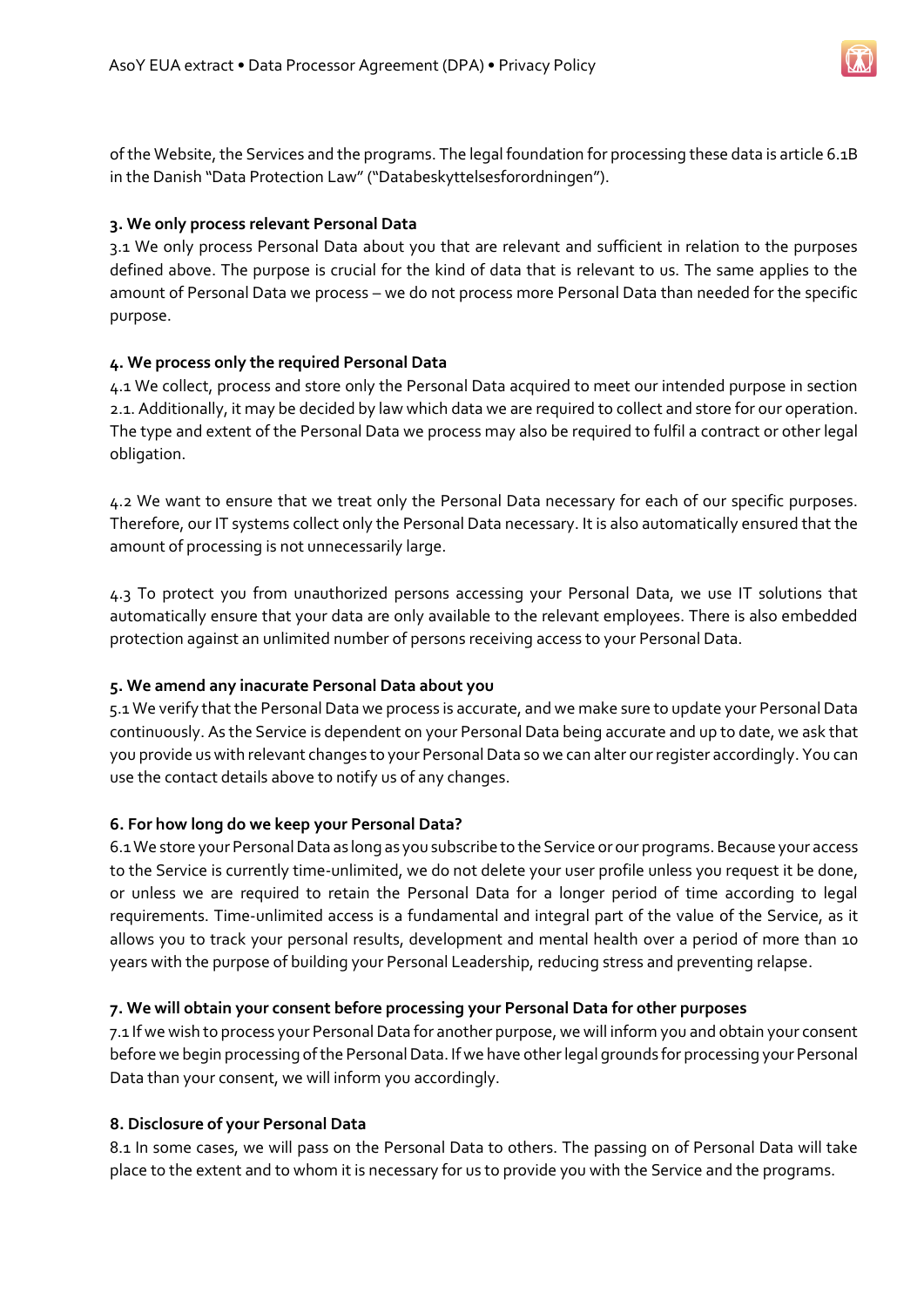8.2 When we pass on your Personal Data to a third country party, we make sure that their level of data protection will meet the requirements we have set out in this policy under the applicable law. We set requirements regarding, including, but not limited to, data processing, information security and fulfilment of your rights set out in this private policy.

8.3 If we transfer your Personal Data to collaborators or other parties, including for marketing purposes, we obtain your consent and inform you of how your data will be used. You may object to this kind of disclosure at any time and you can exclude yourself from marketing requests in the CPR registry.

8.4 We will not obtain your consent if we are legally required to disclose your Personal Data, for example, as part of reporting to an authority.

8.5 We may use processors to provide our Service and programs and you may find the current and updated list of processors here[: https://www.artspeaksofyou.com/privacy-policy](https://www.artspeaksofyou.com/privacy-policy) 

### **9. Data Security – what measures do we take?**

9.1 We take precautionary measures of technical and organizational nature to protect your Personal Data from manipulation, loss, destruction or access from unauthorized persons. Our precautionary measures are revised on a regular basis for us to meet the legislative requirements for a suitable data security system.

9.2 However, we cannot guarantee that the data are completely protected against individuals who want to and succeed in breaking our precautionary measures and gain access to transfer information on the Internet, e.g. via e-mail.

9.3 In case of a security breach that results in high risks of discrimination, ID theft, financial loss, loss of reputation or other significant inconvenience, we will notify you of the security breach without undue delay.

#### **10. Cookies – we obtain your consent before installing Cookies**

10.1 Before we install cookies on your equipment, we ask for your consent. However, cookies required to ensure functionality and settings can be used without your consent.

10.2 You can find more information on the Website about our use of cookies and how to delete or reject them. If you want to revoke your consent, please see the instructions under our Cookie Policy.

#### **11. Access – you are entitled to access your Personal Data**

11.1 You are entitled to know which Personal Data we process about you, from where they originate and for which purpose we use them. We will let you know for how long we store them and who receives them.

11.2 At your request, we will disclose what data we process about you. Access may, however, be limited for the protection of other persons' privacy, trade secrets and intellectual property rights.

Please contact us by emai[l info@artspeaksofyou.com](mailto:info@artspeaksofyou.com) if you want to exercise these rights.